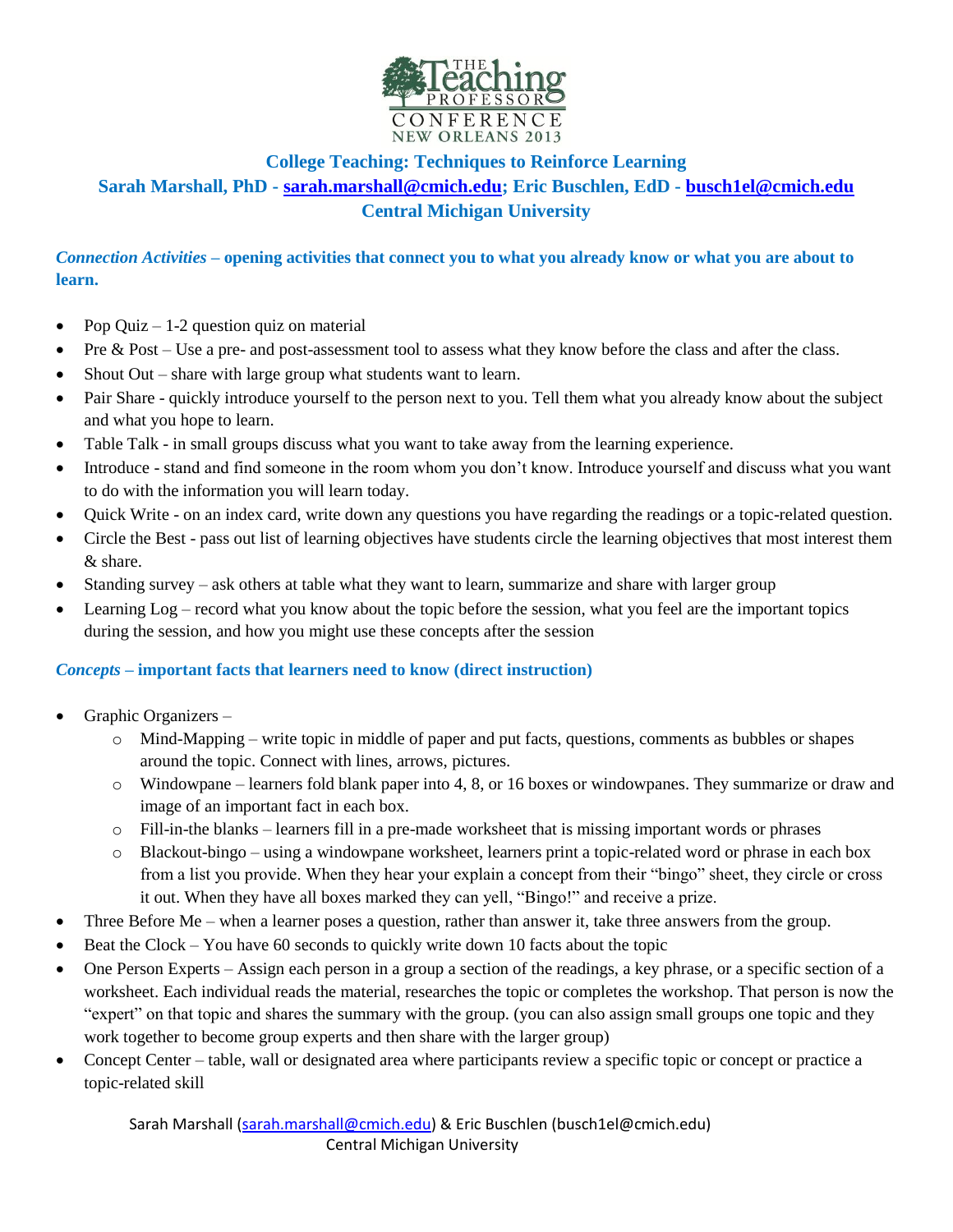- $\circ$  Game Center set up reinforcing games and have students play them during breaks or rotate through the games
- o Wall Center Post charts throughout the room with titles such as "What you didn't know but wanted to learn" or "Little Known Facts." Have the students add their ideas and then discuss what you can do with the information.
- o Computer Center have students do internet searches, write a blog, take a pop quiz, add to a Wiki related to the topic.
- o Concept Collage have students bring photos, newspaper or web articles, magazine clippings, website URLs, or topic-related objects to class. Have them create a collage of the information.
- $\circ$  Learner-created center have the students develop their own learning centers. They can create flashcards, discussion topics, quiz questions, or games that inform the topic.

### *Body Breaks* **– physical movement or mental breaks to give the brain and body a break**

- Jokes
- Cartoons
- Musical Interludes
- Youtube Clips/Commercial Break
- Micro Stretches move your toe, eyelid, finger, mouth
- Macro Stretches arm, leg, stand, walk around
- Deep Breaths

## *Practice & Reinforcing Activities (can be done during a session, during a break, one upon return from a break)* **– active review strategies in which you apply what you learned.**

- Brain Breaks while on break, ask three people "What is the most important concept you have learned so far?"
- Pop Quiz make up content related questions and then quiz the person next to you.
- Chart It on the post-it note, write down what have learned so far and stick it to the chart on the wall.
- Create "early finish" activities for those who finish early.
- Think, Pair, Share think about how the information informs your experience, discuss your experiences in pairs, share the key ideas with the larger group.
	- o Turn to your neighbor and tell him/her three things you learned in the last 30 minutes.
	- o On a piece of paper draw a picture of representing a key point and share.
	- o Think of a motion that could represent what you learned. Share with your neighbor without talking.
	- o Share one way you could use the information you just learned
	- o If your job depended on remembering what you heard, how would you explain it to your supervisor?
	- o Write one word that captures the essence of what you learned. Show your word to at least 5 other people.

### **Practice & Reinforcing Activities Continued (can be done during a session, during a break, one upon return from a break) – active review strategies in which you apply what you learned.**

 Yellow Ribbon – pass out a ribbon, piece or string or long string of licorice. As you cover an important point, tell the leaners to tie a knot in the item. Do this 4-6 times. At the end of the lecture have them share with a partner the significance of each knot.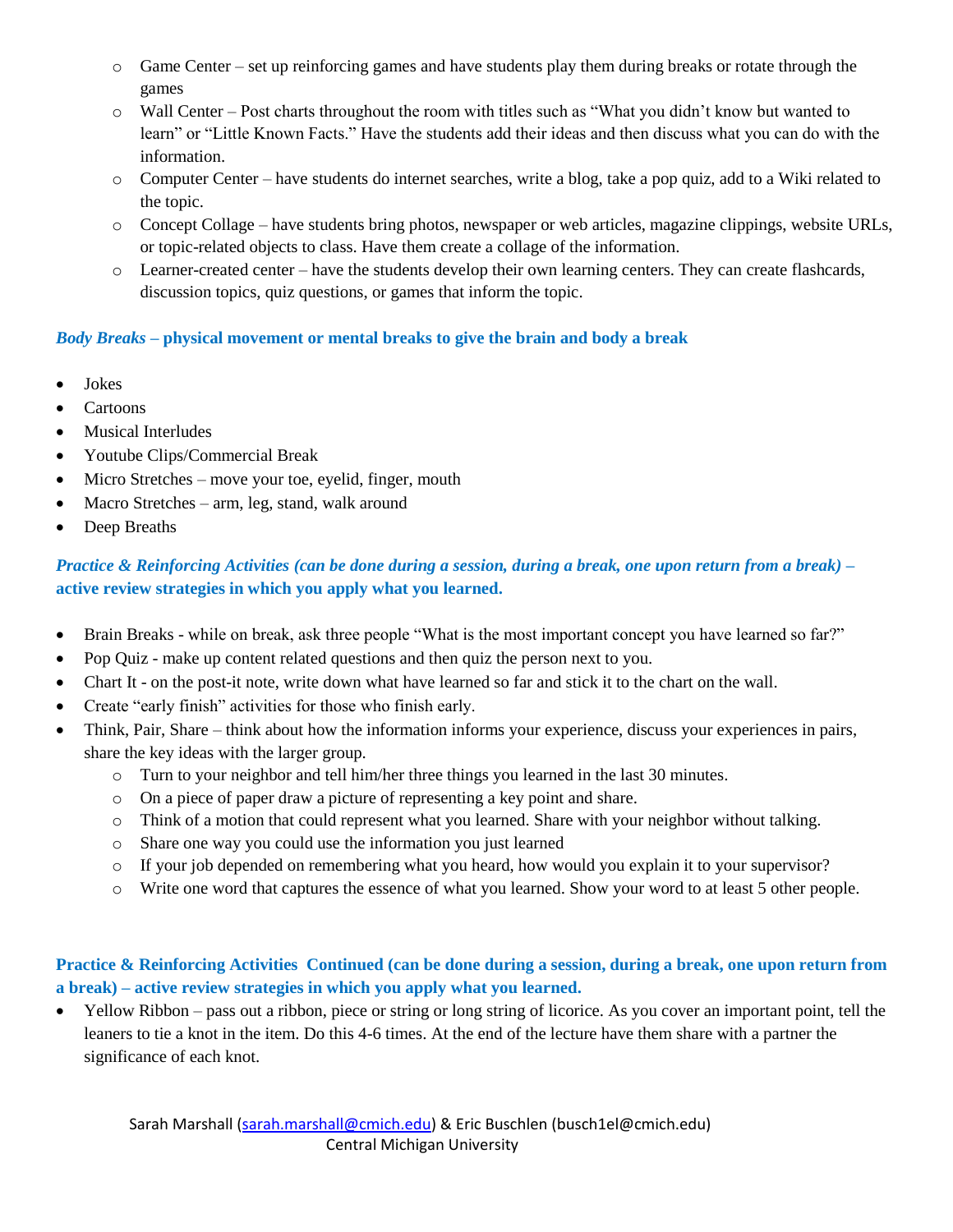- Red light/Green light pass out a red and green index card. Throughout the session, ask yes/no questions and have them hold up the card that corresponds with their answer. You can also use the cards for agree/disagree, love it/hate it, okay/no way.
- Rhyme with a partner, come up with a rhyme or poem to discuss what you have learned. Be prepared to share with the larger group.
- Shout Outs encourages learners to state what they know or have learned by orally responding to a question; shout out three ways to use the information we have covered. Shout out one word that summarizes what you have learned. Tell me 10 key ideas you learned today.
- Think & Write students take a moment to think about their thoughts and jot them down on paper; students take a moment to think about their thoughts and jot them down on paper; Write one sentence that summarizes what you learned; on and index card write a topic related question on one side and the answer on the back – swap questions with those at your table.
- Signals hand or body motions; On a scale of 1-5, ask students how strongly they agree with a topic related statement. Have them raise their hands displaying their score; give student index cards with true written on one side and false on the other. Ask true/false questions related to the topic; stand if you believe a fact is true, false remain standing; on a scale of 1-5, one means you need more clarification, five means you've got it. Show by holding up fingers where you are in understanding this topic.
- Doodles create images to represent a topic; draw a picture that represents the key topics; create a logo that will help you remember a key fact.
- Mark-Up students mark their written material in a way that they will remember; on your notes draw a circle around the most important words; provide a list of key points from the readings – have student prioritize the statements or argue which are most important.
- Cross It Out provide a series of statements related to the content. Students cross out any statements that are false/unrelated
- Fill It In provide a series of fill-in-the blank statements that students can fill in during your lecture
- Raffle Prizes for those who can answer content-related questions
- Rubrics have students help create assignment rubrics
- Gallery walk post chart paper around the room. Depending on the topic, each chart paper could represent one idea, one step, one skill. Have participants move around the room and add their ideas to the sheets.
- Learner presentation students present what they learned
- Teach backs students teach back the major concepts
- Learner created visual aid students create visual aids demonstrating the key ideas
- Learner created skit learners role play or create skits demonstrating what they learned
- Wall charts students add comments to charts posted throughout the room
- Demonstration student demonstrate a concept or how the concept will be put into practice
- Assign readings students teach the key points related to assigned readings
- Case studies
- Movie Clips, Games, Songs, or Activities that implement or bring to life the key concepts

### *Conclusion/Action Plans –* **give you practice in summarizing and evaluating what you learned and how you will put the learning into practice.**

- One Sentence Summary in pairs summarize what you have learned in one sentence.
- Chart It Hang chart paper on door and ask student to write what they have learned so far on a post-it and stick on the paper as they leave

Sarah Marshall (sarah.marshall@cmich.edu) & Eric Buschlen (busch1el@cmich.edu) Central Michigan University